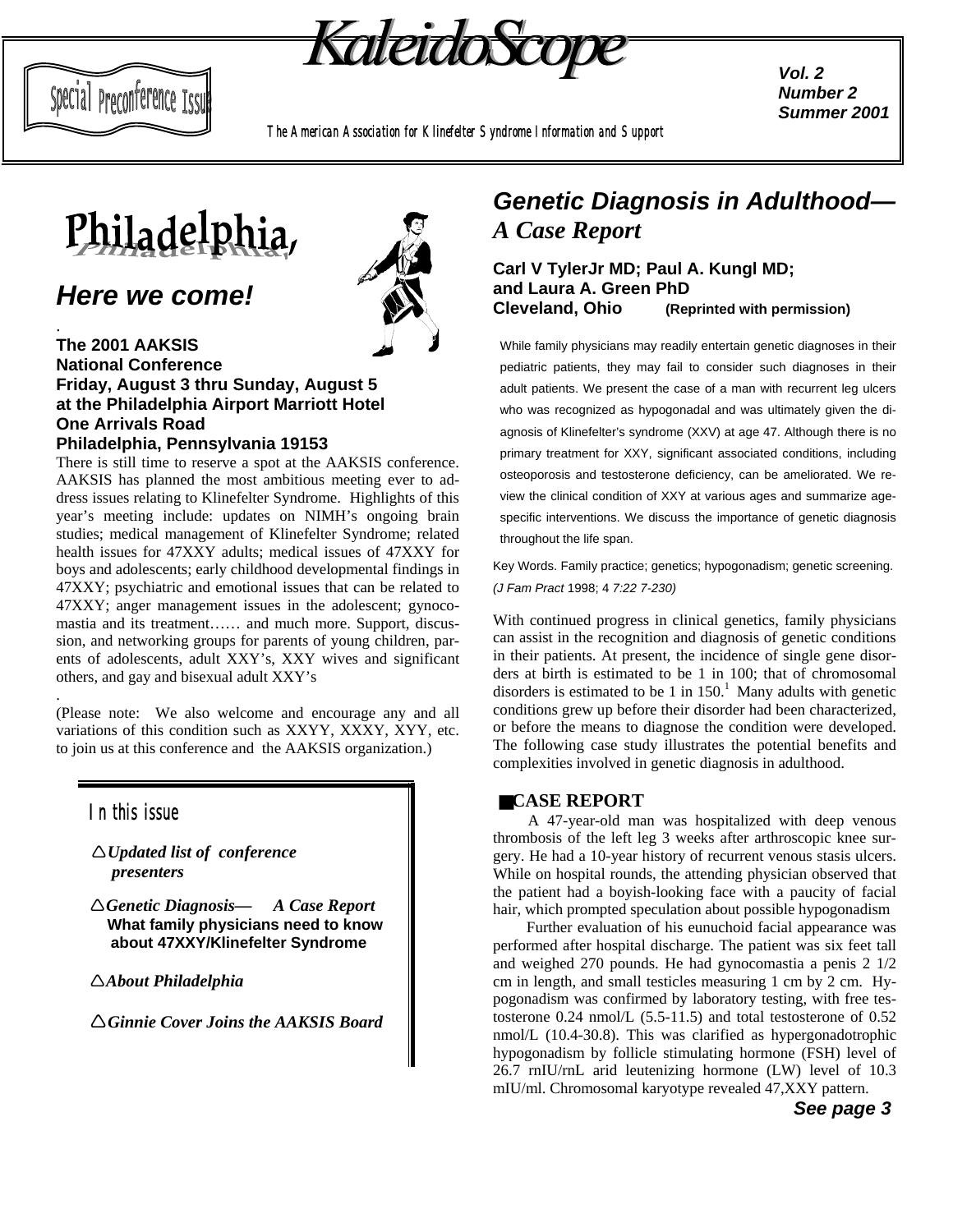

and is free to members of AAKSIS. Articles in this newsletter may not be reprinted without permission from the editor. Inquiries can be made to: Margaret Garvin, Editor 7109 Stilson Court Columbus, Ohio 43235 email: [XXYnetohio@aol.com](mailto:XXYnetohio@aol.com)



**AAKSIS toll free hotline** *(888) 466-KSIS (5747)*



**www.aaksis.org**



# *AAKSIS Announces Newest Board Member*

Virginia Cover, MSW, MBA was recently appointed to the AAK-SIS Board of Directors. Ginnie has been a healthcare administrator for 20 years and currently serves as Executive Director of Mid-Suffolk Pediatrics, a group practice of 27 pediatricians on Long Island, New York.

Active in special education advocacy, Ginnie was recently a member of her school district's task force to expand inclusion programs in its secondary schools. She is also a volunteer with the newly created Cody Center for Autism and Developmental Disabilities at the State University of New York—Stoney Brook. Currently they are developing a series of continuing education programs in developmental disabilities for pediatricians

Ginnie and her husband, Albert, live on Long Island. They are the parents of two sons. Their oldest is a junior at the University of Michigan. Their younger son was diagnosed 47XXY prenatally and began receiving early intervention services at 15 months. He is an He is an avid violinist and chess player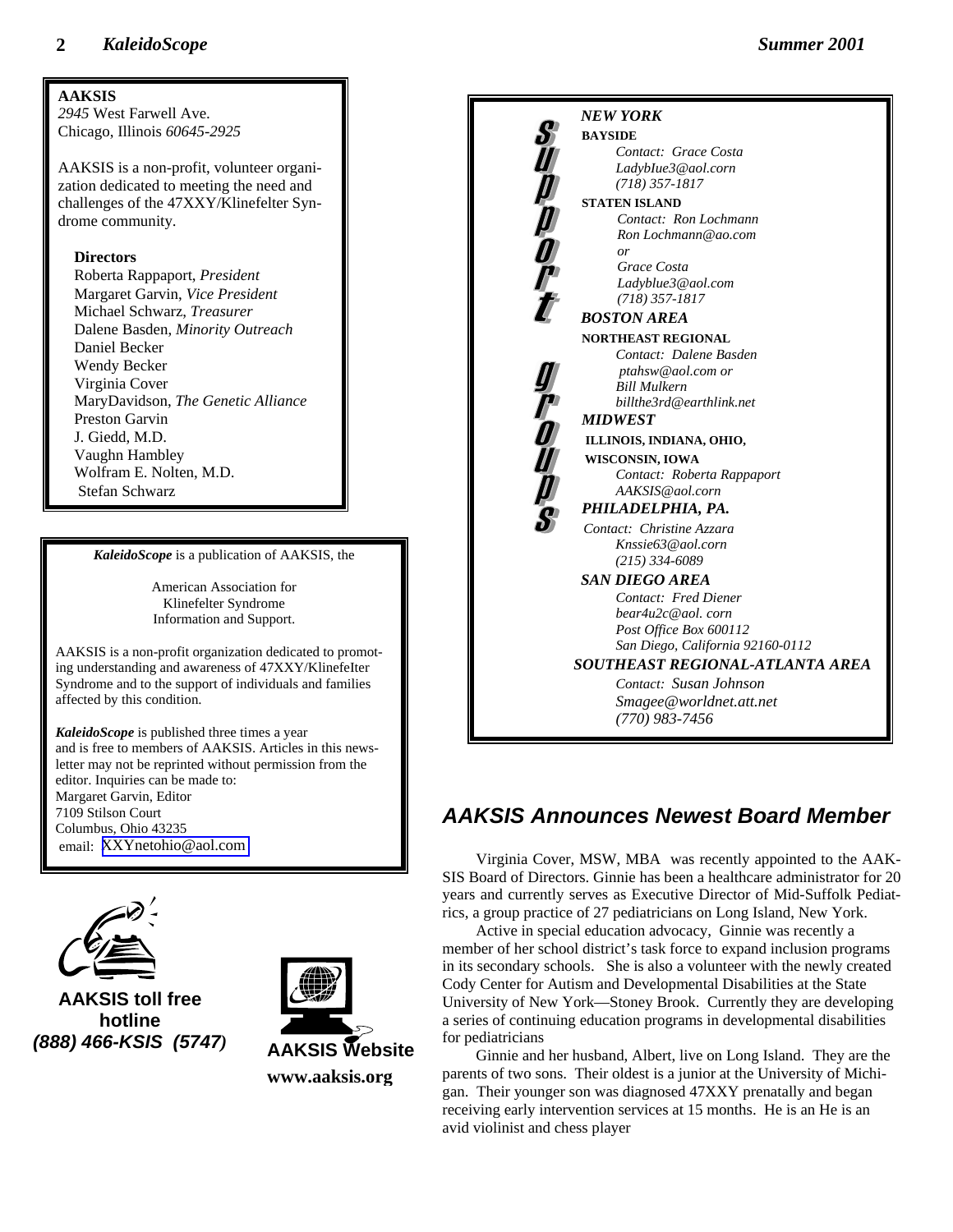*Cont. from page 1* Testosterone replacement was instituted with two 2.5 mg transdermal patches, applied nightly. After *3* months of therapy, the patient noted no significant changes in energy level, strength, mood, or sleep requirements. He did note increased libido and increased frequency of erections occurring with sexual fantasy

Because of the XXY diagnosis, bone-mineral density testing was performed and revealed osteopenia of the fourth lumbar vertebra and of the femoral neck of the left hip. He began treatment with calcium 1500 mg daily, vitamin D 400 IU daily, and osteoclast inhibition therapy with alendronate 10 mg daily.

Psychosocial information relevant to the XXY diagnosis was obtained over subsequent office visits. The patient had been married twice; each marriage lasted less than 1 year. The second marriage ended 17 years ago because of his wife's drug use and marital infidelity His second wife bore a son during their marriage. After the divorce she and the child moved out of state and the patient has had infrequent contact with his son. The patient had always wondered about the boy's true paternity but continued to pay child support. The XXY diagnosis forced him to confront the issue of the boy's paternity once again. He ultimately

#### **TABLE 1**

| <b>Recognition, by age</b>                                                     | <b>Features</b>                                                                                                       |
|--------------------------------------------------------------------------------|-----------------------------------------------------------------------------------------------------------------------|
| <b>Toddler</b>                                                                 | Developmental speech delay                                                                                            |
| Grade school                                                                   | Learning disabilities, (problems with immediate<br>memory, auditory processing)"<br><b>Attention Deficit Disorder</b> |
| <b>Adolescent</b>                                                              | gynocomastia<br>Psychosocial maladjustment                                                                            |
| Adult                                                                          | Persisting Infertility<br>Small testes                                                                                |
| Diagnosis, by test<br>Serum testosterone<br>Serum FSH<br>Serum LH<br>Karyotype | <b>Results</b><br>Decreased or normal<br>Elevated<br>Normal to elevated<br>90% have classic XXY                       |
| Management, by problem<br>Testosterone deficiency                              | <b>Comments</b><br>Replace with transdermal testosterone; adjust<br>dosage according to serum testosterone levels     |
| Risk for osteoporosis                                                          | Screen with bone-mineral density test;<br>assure optimal calcium and vitamin D intake                                 |
| Risk for breast cancer                                                         | Instruct in breast self-exam                                                                                          |
| Risk for autoimnmune disorders                                                 | Screen for diabetes mellitus and hypothyroidism                                                                       |

*Summer 2001**KaleidoScope* **3**

decided to keep his XXY diagnosis from his ex-wife and their son, but would consider disclosing it if she ever requested an increase in the child support payments.

Within the past year he had been involved in another heterosexual relationship. After he developed difficulties in maintaining erections, the couple ceased the physical aspects of their relationship, but maintained their friendship. This occurred prior to the XXY diagnosis. The patient was hopeful that testosterone replacement therapy would improve his sexual functioning and allow a resumption of the sexual relationship.

During the office visits following diagnostic disclosure, the primary physician was surprised at the calm acceptance the patient exhibited toward the diagnosis. He expressed no shame or guilt, but was relieved that medical diagnosis provided an explanation for his vague sense of feeling "different" from other persons. The patient found information about XXY obtained by his physician from the internet extremely helpful in understanding his condition.

Additional developmental and psychoeducational history was obtained during a conjoint meeting with the patient and his widowed mother. His mother recalled no developmental delays in his speech or motor development. Educational history re-

> vealed school failure in the seventh grade requiring summer school, followed by erratic performance in subsequent years. However, he graduated from a technical program in high school with a "B" avenge. At age 18, he failed a military physical examination because of hypogonadism and tall stature." The examining physician referred him to his family doctor who gave him weekly shots that the patient understood were for his thyroid, and pills that he took before each meal for weight loss, Both therapies were discontinued after 6 months. He has been working as a machinist for more than 26 years with no difficulties in job performance. Approximately 10 years ago, he took a written test for job advancement to a supervisor's role, but failed it because he had difficulty with the section that tested reading comprehension.

> During this meeting, his mother revealed that neither she nor the son's physician ever considered him likely to be father of the child. Both the patient and his mother were surprised to learn that they each privately questioned his child's paternity. His mother also expressed guilt that in some way she had caused her son's condition. She was relieved to learn that XXY occurs sporadically, unrelated to maternal antenatal behaviors.

> Over the next year, the patient has maintained good psychological adjustment to his diagnosis. He has declined any intensive psychological evaluation or support As evidence of his low bone- mineral density, a. minor fall resulted in a fracture of his patella, requiring intraoperative repair. He has had no recurrence of leg ulcers since beginning the testosterone supplement*. See page 4*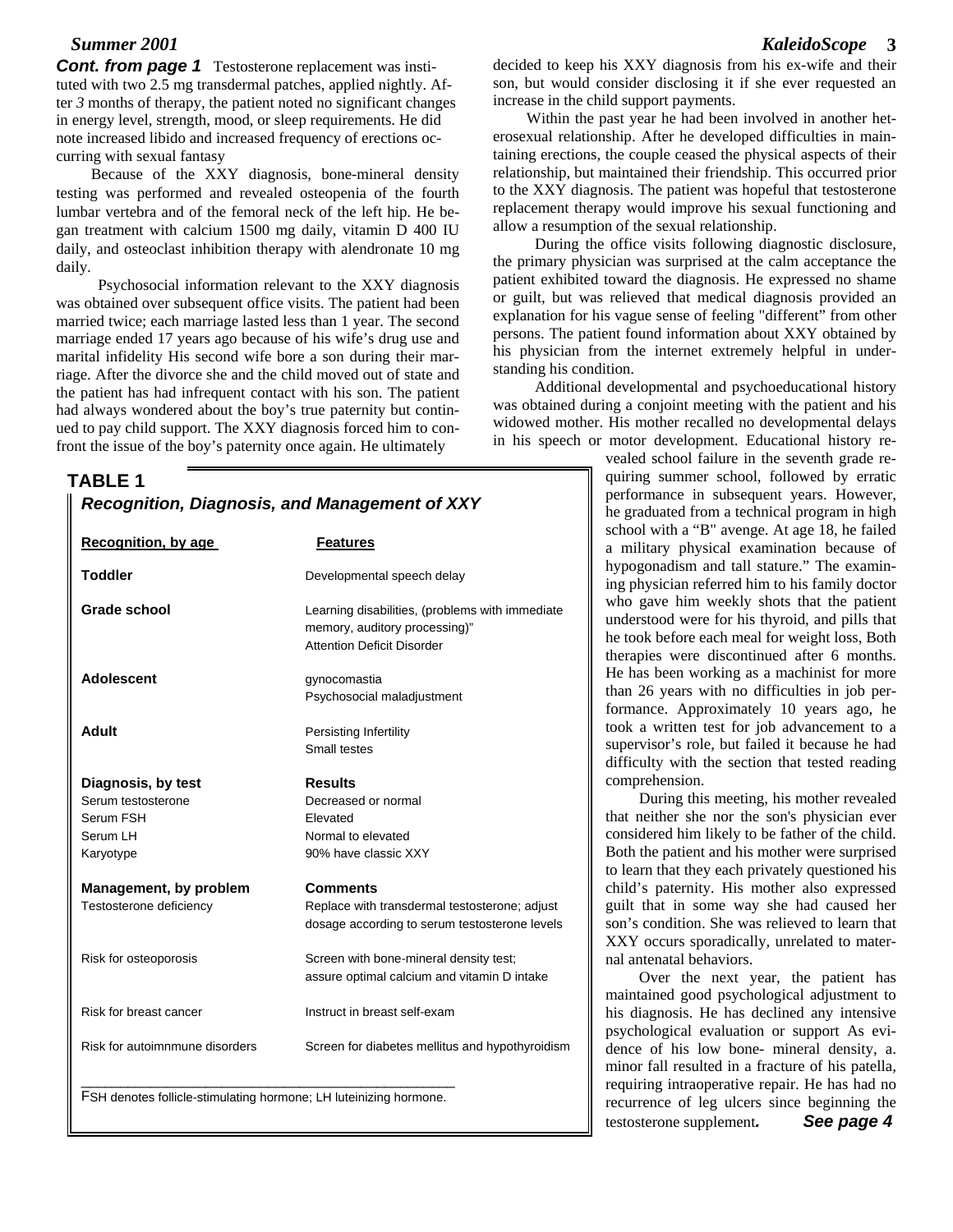#### ■ **DISCUSSION**

 Approximately 1 in 500 males have the XXY chromosomal  $\tilde{\text{c}^2}$  Complement<sup>2</sup> As with many chromosomal conditions, the phenotypic expression on XXY is variable. The full syndrome identified by Dr. Harry Klinefelter (gynecomastia, testicular atrophy, azoospermia, and sparse facial and body hair) is not found in the majority of XXY males. For this reason, the term "XXY males" has replaced the term "Klinefelter's syndrome ."

As in our patient, XXY males may not be diagnosed as such until adulthood, if at all. The family physician needs to recognize features of XXY that might present at different ages. Table I summarizes in a developmental fashion the recognition, diagnosis, and management of XXY

The most consistent physical feature of XXY is small testes, typically measuring less than 2 cm to 3 cm in their longest axis. Phallus size may also be decreased. Diminished pubic and facial hair is common. They have a. diminished upper- to lower segment ratio (crown-to-pubis height is less than pubis-to-floor height).

The laboratory evaluation of an adult suspected to be XXY begins with determination of serum testosterone, FSH, and LH Since the degree of Leydig cell damage in XXY is variable, serum testosterone and virilization in some individuals may be normal. More consistently, the FSH level is elevated. Chromo-

somal confirmation of XXY is important to distinguish variant syndromes from pure XXY These variants include 46,XY/47,XXY mosaicism; 48XXXY 48XXYY; and 46,XX males, termed sexreversal syndrome.<sup>3</sup>

Characteristically, most XXY males are azoospermic and infertile. However, XXY makes should not assume they are infertile without semen analysis. Mosaic

individuals with 46,XY/47,XXY have variable phenotypic expression; some have preserved testicular function.<sup>4</sup>

XXY males suffer an increased risk for autoimmune disorders, including type I diabetes, autoimmune thyroiditis, and systemic breast cancer (estimated 20- to 50. fold)<sup>5</sup> There also appears to be an association with lymphoma, leukemia, bladder cancer, and primary mediastinal germ cell tumors. As in our patient, XXY males are predisposed to leg ulcers.<sup>6, 7</sup> Physicians need to consider XXY in young men who present with chronic leg ulcers.<sup>8</sup>

Adults with XXY should undergo bone-mineral density testing because of the increased risk for osteoporosis, although in early adulthood, bone-mineral density may be normal.<sup>9</sup> Testosterone replacement alone may not normalize low bonemineral density.<sup>10</sup>

XXY males should be offered testosterone replacement at the onset of puberty. Testosterone replacement will promote the development of muscle mass, strength, and facial and body hair. It may assist, with psychological adjustment through improved body image as well and mood enhancement.<sup>11</sup>

Options for testosterone replacement now include transdermal products, as well as earlier oral and intramuscular forms. The transdermal products eliminate the nonphysiologic hormonal peaks and troughs associated with the other forms. Not surprisingly, some patients report fewer mood swings associated with the transdermal products. $12$ 

*As with many chromosomal conditions, the phenotypic expression on XXY is variable. The full syndrome identified by Dr. Harry Klinefelter (gynocomastia, testicular atrophy, azoospermia, and sparse facial and body hair) is not found in the majority of XXY males. For this reason, the term "XXY males" has replaced the term "Klinefelter's syndrome."*

patients. For this reason, medical educators might. best teach a developmental approach to clinical diagnosis, as the presenting features of genetic conditions often vary according to the age of the patient. Family physicians need to learn about the more common genetic diagnoses

that may evade diagnosis in childhood, such as Fragile X, Marfan syndrome, and neurofibromatosis.

A recent survey assessed the knowledge of primary care physicians regarding medical genetics and genetic tests. Onethird of respondents failed to correctly identify the mode of inheritance from a pedigree. The authors of this survey recommended that curriculum planners specifically ensure that primary care resident physicians become skilled in the interpretation of probabilistic results and the counseling of patients. $14$ There is some evidence that commercially available gene tests are not fully understood by those physicians who order them. For example, in

a nationwide sample of physicians who ordered adenomatous

#### **TABLE 2**

#### **Internet Addresses of Genetic Resources for Patients and Families** • [http://www.medheIp.org/www/agsg.htm](http://www.medheip.org/www/agsg.htm) (The Alliance of Genetic Support Groups) •<http://www.pcnetcom/-orphan/> (National Organization for Rare Disorders) •<http://www.familyvillage.wisc,edu/coffee,htm> (The Family Village Coffee Shop) •<http://www.waisman.wisc.edu/~rowley/mums/home.htmlx> (MUMS National Parent-to-Parent Program)

Regardless of age at diagnosis, XXY males should be evaluated for the presence of specific learning disabilities and for negative self-appraisal. Psychoeducational assessment is available through public school systems for any school-age child. Adults can be evaluated through hospital-based learning clinics or by psychologists, learning specialists, and speech therapists in out-patient settings. Comprehensive psychoeducational evaluation for XXY males should include tests of general intelligence, academic achievement, oral and written language, and memory and auditory processing. Identification of specific learning disabilities can lead to individualized educational programming and occupational training at any age.

According to Francis Collins, director of the National Human Genome Research Institute, "..the responsibilities for use and interpretation of genetic tests increasingly will fall to primary care clinicians.<sup>13</sup> Although we have had the ability to detect XXY by chromosomal karyotyping for several decades, this case exemplifies the expanding role that primary care physicians will be playing in the identification of genetic conditions, the utilization of genetic tests, and the medical care of persons with genetic conditions. As caregivers for patients throughout their life spans, family physicians need to consider the possibility of genetic conditions in patients of all ages, not only their pediatric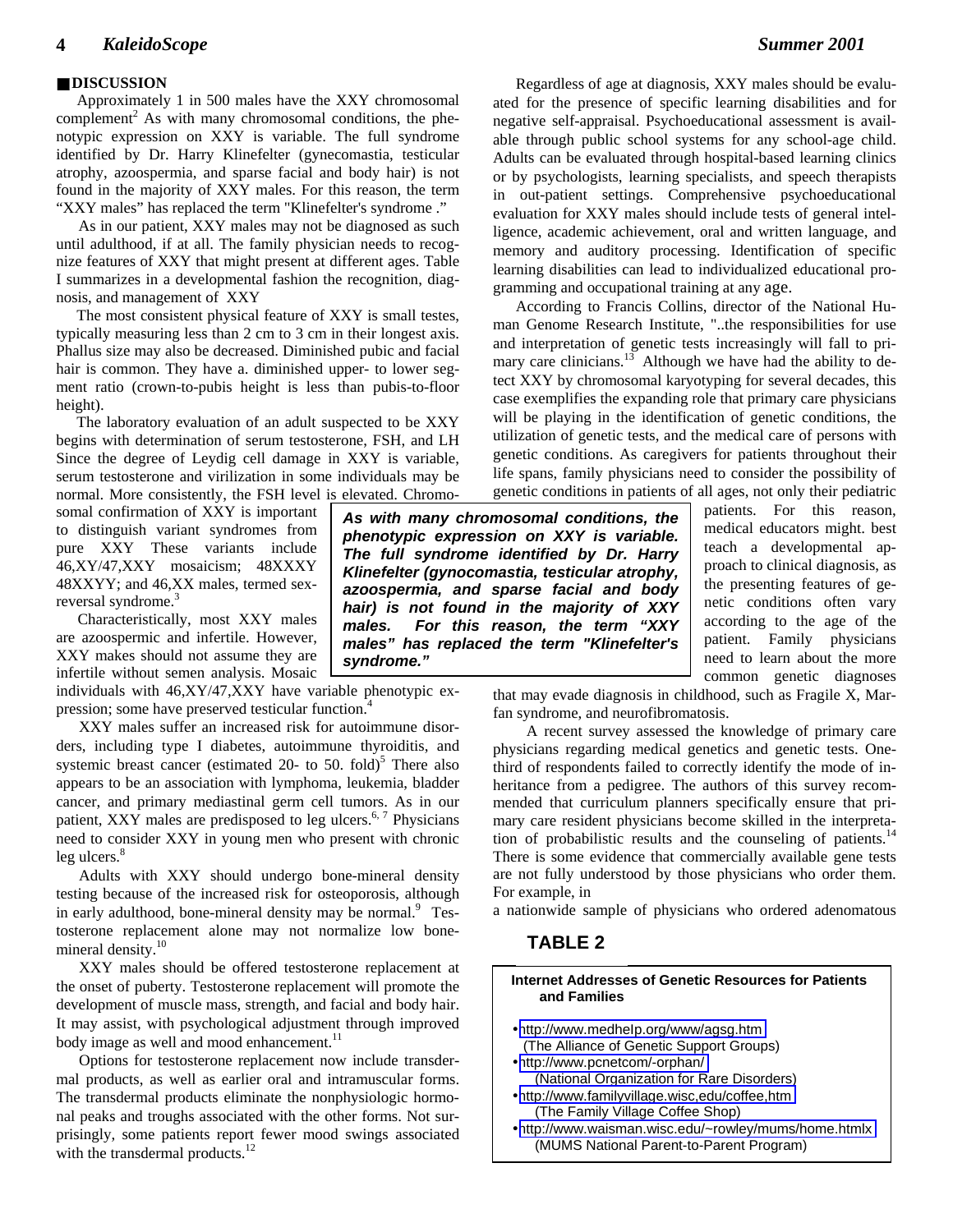polyposis coli gene testing (for a genetic mutation associated with colorectal cancer), telephone interviews by the commercial laboratory performing the test revealed that 31% of physicians misinterpreted the test result<sup>15</sup>

XXY resembles many other genetic conditions in its variable phenotypic expression of physical, cognitive and behavioral characteristics. Family physicians may be less familiar with the cognitive and behavioral aspects of genetic disorders compared to the medical aspects. In the case of XXY family

*Physicians may need to selfexamine their attitudes toward persons with genetic conditions. They need to identify their patients' strengths and competencies, as well as their limitations and health risks.*

physicians are probably more familiar with the associated features of hypogonadism and infertility and less familiar with the associated learning and psychosocial difficulties. The Internet can be a valuable tool for supplementing purely medical sources of information.. Through the Internet, patients with genetic conditions, their families, and their primary care physicians can locate relevant lay and professional organizations obtain patient education materials written in clear, nontechnical language, and link with other

persons and families with the same condition (Table 2).<sup>16</sup>

Much of the literature advising physicians about how to "break bad news" sensitively is readily applicable to the context of disclosing a genetic disorder.<sup>17</sup> Patient response to diagnostic disclosure may range from grateful relief from anxiety and uncertainty to intense feelings of' guilt or shame. Table 3 summarizes tactics that family physicians might employ in alleviating guilt or reducing shame when disclosing a genetic diagnosis.

Physicians may need to self-examine their attitudes toward persons with genetic conditions. They need to identify their patients' strengths and competencies, as well as their limitations and health risks.

In our patient, earlier genetic diagnosis may have pre vented osteoporotic fracture, recurrent leg ulcers, and financial exploitation related to misattributed paternity. Less tangible, though no less important, benefits of diagnosis included the psychological sense of closure provided to our patient, and the relief of his mother's guilt that she somehow caused his condition. Although earlier diagnosis is ideal, benefits can be accrued when genetic diagnoses are made well into adulthood. Family physicians need to recognize the value in making such diagnoses throughout the life span.

*Submitted revised, March 24, 1998.*

*From the Family Practice Residency, Fairview Hospital and the Department of Family Medicine, Case Western Reserve University School of Medicine. Requests for reprints should be addressed to Carl V Tyler MD, 18200 Lorain Avenue, Cleveland Ohio 41411.*

#### **ACKNOWLEDGMENTS**

This paper was written as a part of a Faculty Development Activity made possible through a grant from the bureau of Health Professions #PE55034- 10.

The authors wish to thank Karen Olness, MD, Director of Biobehavioral Center, Rainbow Babies and Childrens Hospital of University Hospitals of Cleveland for her valuable comments and encouragement. We thank Carla Kungl, MA, for her assistance in the preparation of this manuscript; Kathryn Gaughan, for her secretarial assistance.

#### **Table 3**

#### **REFERENCES**

#### **Counseling Strategies Relating to Genetic Diagnosis**

#### *Guilt-Alleviating Tactics*

Use professional authority: "You took all the necessary precautions."

Normalize patients feelings: "Others in your position would feel similarly."

Reframe perceptions and actions to ones with less distressful meanings

Limit liability; 'You are responsible for A, but not B."

#### *Shame-Reducing Tactics*

Develop a working alliance which is nonjudgmental and accepting Evoke feelings and respond empathetically

Accentuate the positive: identify strengths and competencies Reward with praise

Adapted from Kessler S, Kessler H, Ward P. Psychological aspects of genetic counseling: management of guilt and shame, Amer J of Med Genetics 1984; 17:673-697.

1. Seashore M, Wappner R. Genetics in primary care and clinical medicine. Stamford, CT: Appleton & Lange; 1996.

2. Jones KL. Smith's recognizable patterns of human malformation. 5th ed. Philadelphia, Pa: WB Saunders; 1997.

3. de la Chapelle A. Nature and origins of males with XX sex chromosomes. Am J Hum Genet 1972; 24:71-105.

4. DeGroot L, et al, eds. Endocrinology 3rd ed. Philadelphia, Pa: WB Saunders; 1995.

5. Scheike O, Visfeldt J, Petersen B. Male breast cancer: breast cancer in association with Klinefelter's syndrome. Acta Pathol, Microbiol Scand 1973; 81:352-8.

6. Verp MS Simpson JL, Martin AO. Hypostatic ulcers in47, XXY Klinefelter's syndrome. J Med Genet 1983; 20:100-1.

7. Veraart J, Hamulyak K, Neumann H, Engelen 3. Increased plasma activity plasminogen activator inhibitor I (PAI-1) in two patients with Klinefelter's syndrome complicated by leg ulcers. Br J Dermatol 1994; 130:641-4. 8, Spier C, Shear N, Lester R Recurrent leg ulcerations as the initial manifestation of Klinefelter's syndrome. Arch Dermatol 1995; 131:230.

9. Luisetto G, Masttrogiacorno I, Bonanni G, et al. Bone mass and mineral metabolism in Klinefelter's syndrome. Osteoporosis Int 1995; 5:455-461.

10. Wong F, Pun K, Wang P. Loss of bone mass in patients with Klinefelter's syndrome despite sufficient testosterone replacement. Osteoporosis Int 1993 3;3-7.

11. Mandoki M, Sumner G, Hoffman R, Riconda D. A review of Klinefelter's syndrome in children and adolescents. J Am Acad Child Adolesc Psychiatry 1991; 30:167-72.

12. Matsumoto A. Hormonal therapy of male hypogonadism. Endocrinol Metab Clin North Am 1994; 23:857-75

15. Collins F. Preparing health professionals for the genetic revolution. JAMA 1997; 278: 1285-6.

14. Hofman K Tambor E, Chase G, et al. Physicians knowledge of genetics and genetics tests. Acad Med 1993; 68:625-32.

15. Giardiello F, Brensinger MS, Petersen G, et al. The use and interpretation of commercial APC gene testing for familial adenomatous polyposis. New Eng J Med 1997; 336:823-7.

16. Black RB, Weiss JO. Genetic support groups in the delivery of comprehensive genetic services, Am 3 Hum Genet 1989; 45:647-54. 17, Buckman R How to break bad news. Baltimore, Md: Johns Hopkins University Press, 1992.

18. Graham J, Bashir A, Stark R, et a]. Oral and written language abilities of XXY boys: implications for anticipatory guidance. Pediatrics 1988;81:795-806.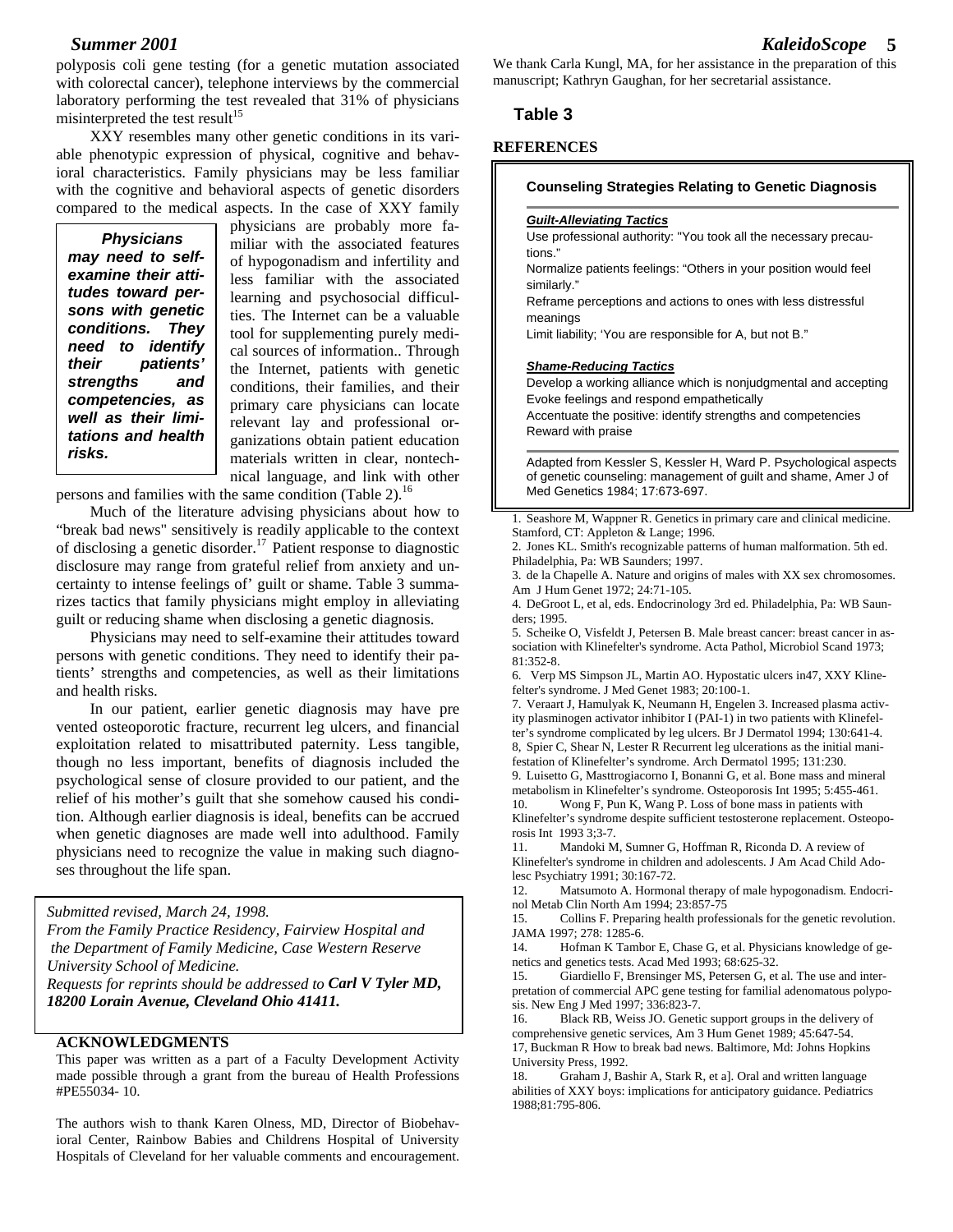

#### **DISTINGUISHED PRESENTERS**  • **Mary Davidson MSW**

Executive Director of the Alliance of Genetic Support Groups, Washington, DC, and currently represents consumers and families on the Secretary's Advisory Committee on Genetic Testing.

#### • **Daniel Davis PhD**

Psychologist specializing adolescent and adult issues. Author of "The Aggressive Adolescent: Clinical and Forensic Issues." Consultant with Columbus Children's Hospital Guidance Center and an Associate Professor at Ohio State University, Columbus, Ohio

#### • **Jay Giedd MD**

Chief of the Brain Imaging Unit, National Institute of Mental Health, Child Psychiatry Branch, Bethesda, MD where he conducts research on the biological basis of behavioral, cognitive, and emotional disorders of children. Currently he is using MRI to explore brain development in Klinefelter Syndrome.

#### • **Wolfram Nolten MD**

Endocrinologist and currently Associate Professor of Medicine, Division of Endocrinology, Diabetes, and Metabolism, University of Wisconsin Medical School, Madison, Wisconsin. Frequent presenter on various aspects of Klinefelter Syndrome and one of the founding members of AAKSIS

#### • **Jefferson Prince MD**

Child Psychiatry, Massachusetts General Hospital, Boston, Massachusetts,

#### • **Arturo Rolla MD**

Endocrinologist, Beth Israel Deaconess Hospital, Associate Professor, Harvard Medical School, Boston, Massachusetts

#### • **Carole Samango-Sprouse ED D**

Director of Infant and Child Studies, Dept of Medical Genetics, Children's National Medical Center. Director of the Neurodevelopmental Diagnostic Center for Young Children, Davidsonville, Maryland. Author of over thirty-five articles on the neurocognitive capabilities of atypical children

#### • **Stephen Woodside JD**

Trial attorney with a special interest in Educational Law

#### • **Tammie Weaver MA**

Speech Pathologist, Good Shepherd Rehabilitation, Allentown, Pennsylvania

#### • **Lois Walden, RN BSN**

Northwest Hospital Center, Baltimore, MD. Member of the Community Education Department. Writes "Stress Busters" for the LifeBridge Health Newsletter. Frequent presenter on a variety of health subjects, including "Laughter in Medicine-- Humor and Health"

#### • **William Zipf MD**

Pediatric Endocrinologist, Ohio State University/Children's Hospital Medical Center. Head of Central Ohio Pediatric Endocrinology, Columbus, Ohio.

• **Robert Bock**, Journalist, NIH, and author of the booklet, "Understanding Klinefelter Syndrome." Featured luncheon speaker and recipient of the AAKSIS Achievement Award in Publications.

## **Update to our list of presenters**

**Michael A. Bermant, MD**---Board Certified Plastic Surgeon, Chester, Virginia. Expert in gynecomastia and male breast Reduction issues. Will explore the problem, surgical excision and liposuction contouring. Has been designing lectures and producing printed material for more than 25 years to help the public learn about Plastic & Cosmetic Surgery.

> **The American Association for Klinefelter Syndrome Information and Support** and the



*2001 National Conference Committee* gratefully acknowledges the financial support provided by

# **UNIMED**

### **&**

# **ALZA**

Their generous support makes it possible for AAKSIS to present an outstanding program of speakers for our second national conference.

#### **Conference Fees**

Effective until July 20, 2001: AAKSIS MEMBERS NON-MEMBERS single: \$110 single: \$135 couple: \$190 couple: \$215 Each additional family member: \$60



#### After July 20, 2001: AAKSIS MEMBERS NON-MEMBERS single \$135 single: \$160 couple: \$215 couple: \$240 Each family additional family member \$85. **Questions?** Call the AAKSIS Hotline (888) 466-KSIS (5747)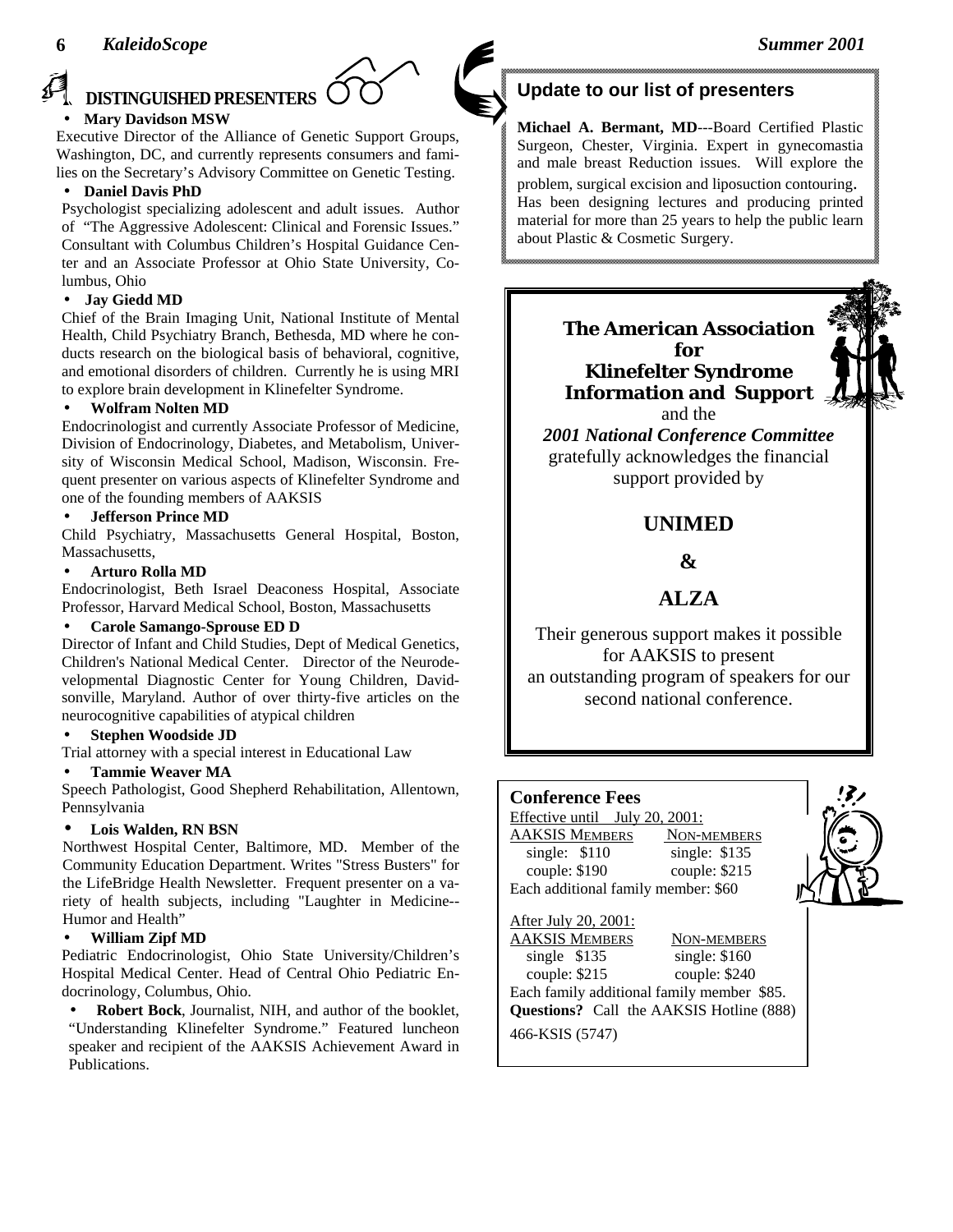



**American Revolution, told as it happened, where it happened. The story is told through beautiful hand painted images that are projected up to 50 feet high onto the buildings where the events**

**actually took place over 200 years ago.** 

This event is accompanied by a moving musical score, performed by musicians of the Philadelphia Orchestra and dazzling effects produced at Skywalker Sound. The voices of Walter Cronkite, Ossie Davis, and Charlton Heston tell the tale.

The story is also available in our "Children's Channel", magically told by Whoopi Goldberg and geared specifically towards children ages 6 - 12.

★**The National Liberty Museum** is a new museum located in the heart of historic Philadelphia. It was created to help combat America's growing problem with violence and bigotry by celebrating our nation's heritage of freedom and the wonderful diverse society it has produced.Using exhibits, interactives, videos and art, the Museum pays tribute to over 350 outstanding men and women who have contributed to our democracy.

The Museum also includes several special exhibits that make it fun for people of all ages. Visitors will find two life-size children made entirely of jellybeans; a shredder machine that devours mean words; state-of-the-art polling machines where you can cast your vote on the hottest issues of the day; (hmmm, don't know if they have 'hanging chads') and a mechanical tight rope walker that reminds us that democracy is a delicate balance between rights and responsibilities.

★**Old City Philadelphia** is the stage of the historical timeline, where colonial citizens tell the story of America's birth every day of the summer season. Through song, debate and audienceparticipation, visitors will understand what

sparked Philadelphians' strong feelings against the Crown of England. You can sign up for the Continental

Army and learn the basics about



defending Philadelphia from red coat attack or join America's Founding Fathers as they begin to draft the Declaration of Independence

The *Libertytones* singers make up Historic Philadelphia, Inc.'s colonial singing group. You will find them throughout Old City performing in four-part harmony during the summer months.

★**The Betsy Ross House**, home of America's most famous seamstress, hosts an array of family activities. With colonial magic, singers, and other fun activities, the courtyard seating and adjacent stage of the Betsy Ross House is a great spot for a midday picnic lunch break. The kids will love the quaint home of America's flag-maker with the unique gifts and toys of the gift shop. And the stage is always alive with short plays and demonstrations of colonial activities!

★At the **African American Museum** in Philadelphia, you'll see "Why Samana?" where Africans make an incredibly difficult decision—do they struggle for equality in the colonies or head to Haiti for a new life?

★The noble story of "Haym Solomon, A Remarkable Man is told at the **National Museum of American Jewish History**. This colonial merchant helped finance America's Revolutionary War but was never repaid.

★If you stop into **Atwater Kent Museum** or **Elfreth's Alley**, you can enjoy the light performance of Circa 1780, which compares our lives to life in the 18th century.

|                                           |          | emoscope                 |
|-------------------------------------------|----------|--------------------------|
|                                           |          |                          |
|                                           |          |                          |
|                                           |          |                          |
|                                           |          |                          |
|                                           |          |                          |
| State or Province:                        |          |                          |
| Zip or Postal code: ________              |          |                          |
| Telephone (daytime): _____________        |          |                          |
|                                           |          |                          |
|                                           |          |                          |
|                                           |          |                          |
| Fill in numbers and amounts               |          |                          |
|                                           |          |                          |
| <b>Individual member</b>                  | $\omega$ |                          |
| <b>Individual nonmember</b>               | $\omega$ |                          |
| ____ Member couple                        | $\omega$ | $\overline{\phantom{a}}$ |
| ____ Nonmember couple                     | $\omega$ |                          |
| <b>Additional family</b>                  | $\omega$ |                          |
| <b>Total amount included</b>              |          |                          |
| Make checks or money orders out to AAKSIS |          |                          |
| Mail with payment to: AAKSIS/Conference,  |          |                          |
| 8006 Melody Lane, Baltimore, MD. 21208    |          |                          |
|                                           |          |                          |
| Please reserve a private consultation for |          |                          |
|                                           |          |                          |
|                                           |          |                          |
|                                           |          |                          |

★**We Worshipped Here Too**, tells the story of "everyday" Philadelphians who worshipped in historic Christ Church alongside George Washington and Betsy Ross.

★**Independence National Historical Park**, located in downtown (called "Center City"), Philadelphia, is often referred to as the birthplace of our nation. At the park, visitors can see the Liberty Bell, an international symbol of freedom, and Independence Hall, a World Heritage Site where both the Declaration of Independence and the U.S. Constitution were created. In addition, the park interprets events and the lives of the diverse population during the years when Philadelphia was the capital of the United States from 1790 to 1800. A section of the park where Benjamin Franklin's home once stood is dedicated to teaching about Franklin's life and accomplishments. Spanning approximately 45 acres, the park has about 20 buildings open to the public.

★**Mütter Museum**--Part of the College of Physicians of Philadelphia this museum's collection includes over 20,000 objects, including fluid-preserved specimens, medical instruments, and memorabilia of famous scientists and physicians.

★**Vietnam Veterans Memorial**--The memorial pays tribute to all of the 80,000 Philadelphia Vietnam era veterans who served our country in our nation's longest war.

#### ★**Independence Seaport Museum**

Located on the waterfront the museum features more than 20 interactive exhibits and audio-visual games throughout the galleries, plus actual ships to explore including Admiral



Dewey's 1898 flagship at the Battle of the Manila Bay, OLYMPIA.